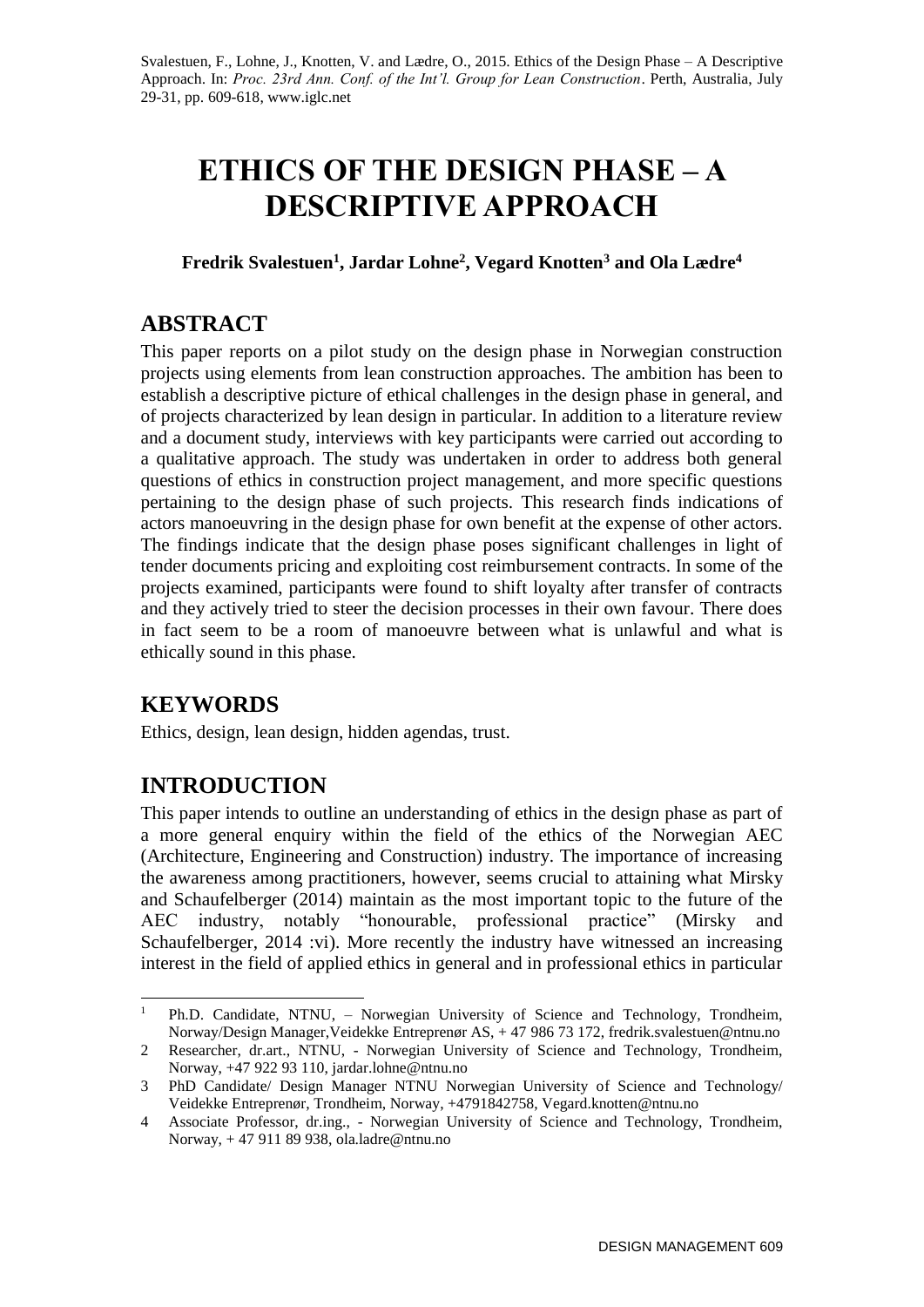(Christoffersen, 2010). Different professions establish rules and regulations, such as medical doctors, teachers, social workers etc., and the number of publications is ever increasing. The authors of this paper have so far not seen this trend reflected strongly in publications concerning the AEC industry in general, or in actual industry agreements in Norway. Notable exceptions from this general statement include the writings of (Ray, et al., 1999; Fellows Liu and Storey, 2004; Collier, 2005; Bown, et al., 2007; Bröchner, 2009; ; Corvellec and Macheridis, 2010; Hill, et al., 2013).

Considering that the AEC industry in general and in Norway in particular typically receives attention as an industry of doubtful virtue, 1) where neither the police, the tax authorities nor the professional organisations fully master the challenges posed by professional practice (Andersen, Eldring and Roed Steen, 2014), 2) where the inherent complexity in itself opens the opportunity for suspicious dealings (Gunduz and Önder, 2012), 3) where fraudulent business practices undermine the reputation of the industry [\(Slettebøe, et al., 2003\)](#page-9-0) and 4) that lacks a clear vision based on a fortified ethical foundation [\(Wolstenholme, et al., 2009\)](#page-9-1), we find this strange. As Hill, et al. (2013) comments, there is probably no simple solution, no "quick fix", to the challenges of ethical nature that the industry face. Tackling such challenges necessitates, it seems, both insight and endeavour. We believe this proves especially true when considering the design phase of construction projects.

In this paper, we analyse ethical challenges in the design phase for the construction industry from a structural perspective. The underlying idea is that the manner in which the industry is organised and certain inherent characteristics form specific challenges of an ethical nature. Rather than presenting any clear (normative) framework of what is good and bad behaviour, we intend to outline the challenges posed in a descriptive manner. In other words: our ambition is to present certain elements pertaining to how industry practitioners judge practices with which they are familiar. The research questions we intend to address are:

- 1) What challenges of an ethical nature are commonly encountered in the design management phase of construction projects?
- 2) What are the structural (systemic) reasons for such challenges appearing?

Figure 1 illustrates a simplified categorisation of different behaviours, depending on whether they are lawful and ethical. It also illustrate that the distinction between behaviour perceived as ethical and behaviour perceived as unethical is not always clear-cut. If the behaviour is lawful and perceived as ethical, nothing is wrong. If the behaviour is not lawful, then it is clear that something is wrong. Our research is limited to lawful behaviours perceived as unethical, because this is where we expect to find the challenges of ethical nature.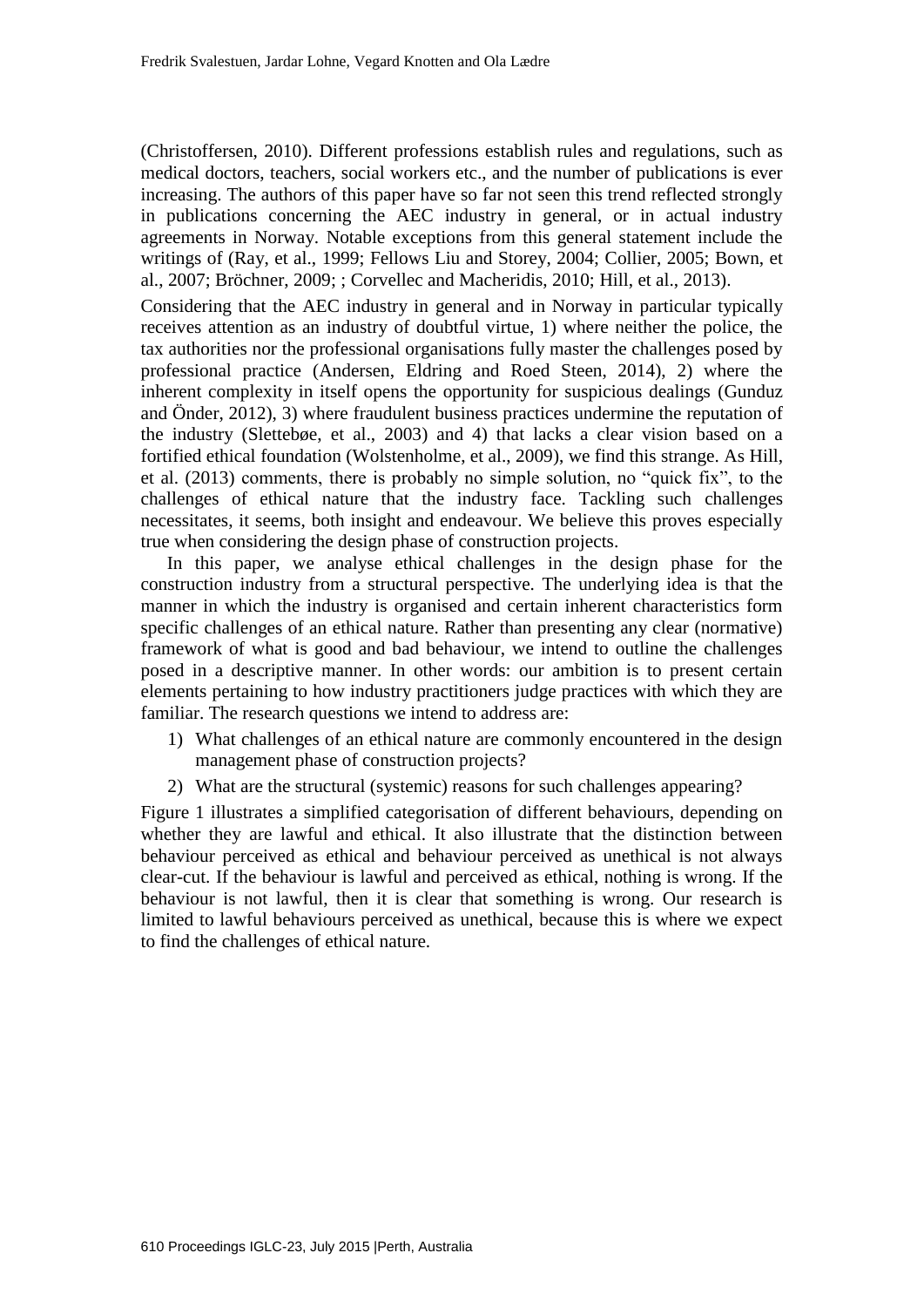

*Figure 1: Extension of the law and ethical behavior, where this paper concentrates on lawful behavior perceived as unethical.*

### **METHOD**

The analysis presented in this paper is mainly based on interviews with actors with considerable experience from construction projects, in line with the recommendations of Yin (2014) – notably with key actors in four different Norwegian AEC-firms (a consultant firm and three contractors). In addition, a literature review of general literature on the subject of the design phase and ethics in construction management has been carried out in accordance with the procedures described by Bloomberg (2011). The initial academic footwork of the research presented here was carried out by two master students of project management analysing two case studies, particularly chosen on basis of their understanding of the field and personal initiative. Their interest in design management was of a generic nature – a sub-set of questions posed during the interviews addressed the concerned ethical aspects. Interestingly, these first interviews did not yield significant results – the students found the respondents to be unwilling to comment on the questions concerning ethics. Consequently, a more personal approach was chosen, where two of the authors of this paper contacted colleagues with whom they shared professional background. This approach proved largely more fruitful, even though the value-laden questions necessitated a certain period of convincing before the interviewees revealed pertinent information.

Semi-structured interviews with 14 professionals were carried out – four in group interviews, ten individually – with contractors and advisors in the construction industry having a broad experience in project based endeavours. All interviewees have played key roles in project execution teams. The interviews were open and flexible enough to include the possibility to encompass interesting observations.

All interviewed in this study were consultants or design managers, participating (or formerly participated) in projects using lean construction. The material presented constitutes a pilot study to the study of unethical behaviour in design. The limited scope of the study does not permit for generalising the results. However, as Flyvbjerg (2006) points out, even a small number of interviewees can constitute a powerful source of information to generate new knowledge.

### **THEORETICAL FRAMEWORK**

In order to understand properly what is involved, a scrutiny of the concepts of ethics and design management respectively imposes itself. This scrutiny includes differentiating ethics and the law; normative and descriptive ethics; individual and socially oriented ethics; and the implications such delimitations will have for the study of the design process of construction projects.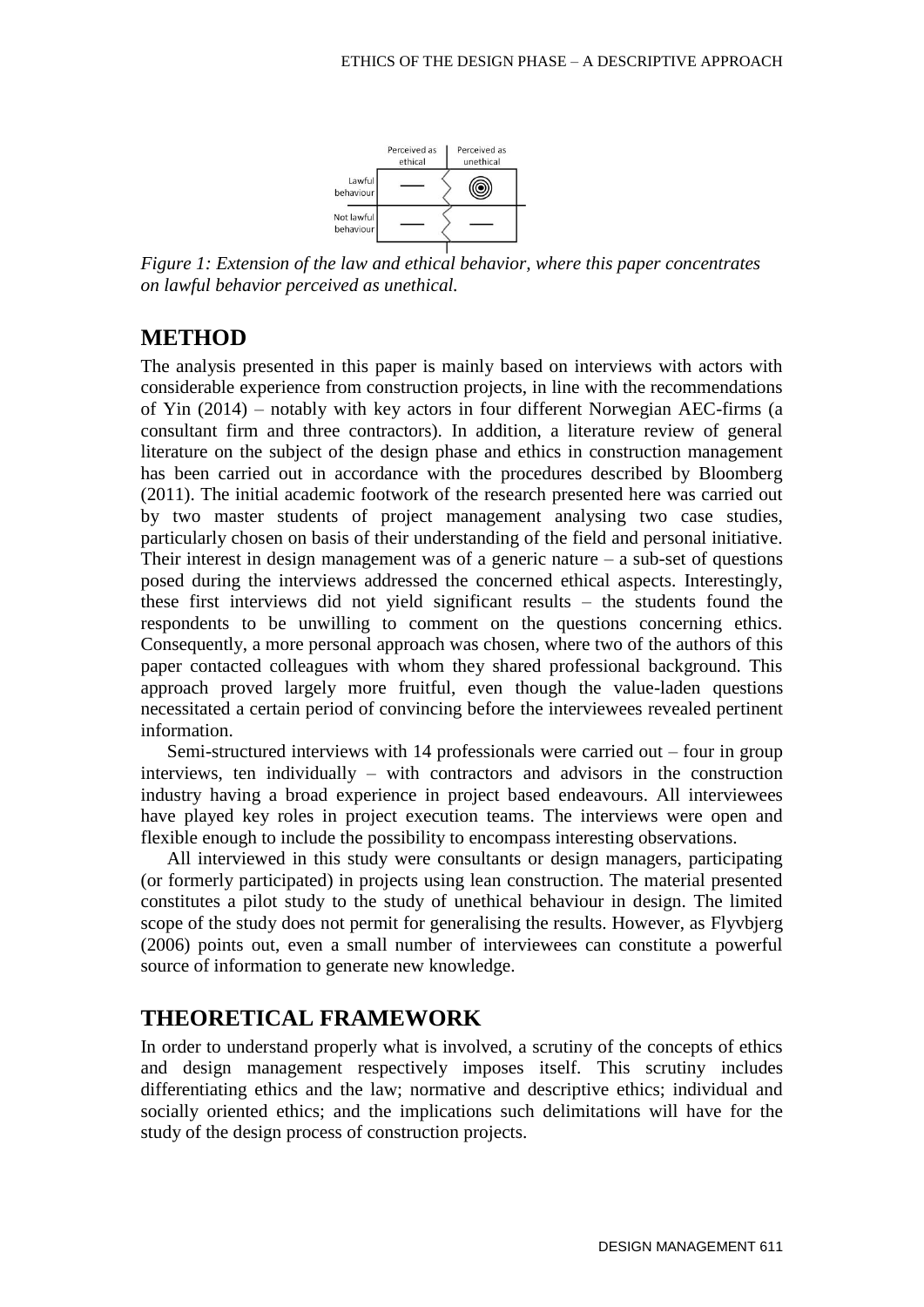#### **ETHICS**

Though often concurrent with, ethics must be separated from the field of the law in order to be fully understood. What is perceived as unethical can – in certain circumstances – be lawful, whilst what is perceived as ethically laudable can be deemed unlawful.

Ethics can be separated into normative and descriptive ethics. The first of these profess judgments concerning the manner of acting in the world. This is ethics as most have encountered it, the lessons promulgated being from different traditions such as deontology (Kant etc.), consequentialism (Mills etc.), virtue ethics (typically in the tradition from Aristotle) or various contemporary approaches (Habermas, Sartre, Lévinas , Foucault etc.). Analyses of this sort seem in fact – more or less consciously – to reveal how little that has been done of ethical analysis within the project management literature. See for instance Helgadóttir (2008) for an example of an analysis inspired by Aristotelianism. Descriptive ethics, on the other hand, typically analyses the judgments of behaviour in the world according to the vocabulary of ethics. Rather than developing a framework for judging the appropriateness of actions, such analyses typically investigate the reasons underlying such judgements in specific contexts. In this paper, we proceed according to a fully descriptive analysis.

Depending on which analytic level the analysis is situated, it is possible to distinguish individually oriented and social ethics (Ray, et al., 1999). The first of these concerns the individual as moral actor, whilst the latter concerns the ethical qualities of social systems. The intention of this paper is not to carry out any sort of blame game on a personal level. What occupies us here is rather judgments of interviewees as representatives of a group, that is, as professionals within the AEC industry analysing it as a social system.

In order to address questions as the above posed, with the limitations more or less explicitly outlined here, we base our analysis on [Taylor \(2004\),](#page-9-2) who has developed the idea of a so-called social imaginary. The term denotes the common perceptions of what is acceptable behaviour and not within a certain social community. Such perceptions and opinions are often not properly articulated and therefore transmitted from individual to individual as "silent knowledge". The central point of Taylor's argument is that individual actions in the world – that is, why we act as we do – can be made understandable in light of a narrative explaining the function of these individuals within a greater whole. The analysis of such social imaginaries can thus help the analyst to understand why actors act as they do, and why certain actions are judged condemnable whilst others are judged laudable by the actors themselves. Applied on the AEC industry, it does, in effect, provide a tool for comprehending the judgements of professionals towards specific practices.

Taylor is not entirely unique in this undertaking, a fact he himself acknowledges. The concept of a social imaginary correspond to some degree to what Wittgenstein calls "background" or what Gadamer calls a "horizon of understanding" – for a discussion of these thinkers, see Dreyfus (1991) and Searle (1995). The appeal of the concept of Taylor – and which distinguishes it at least to some extent from these other conceptions – is the underlining of the social nature of this imaginary. To our purpose it is exactly this social anchorage we are seeking; notably, we want to examine how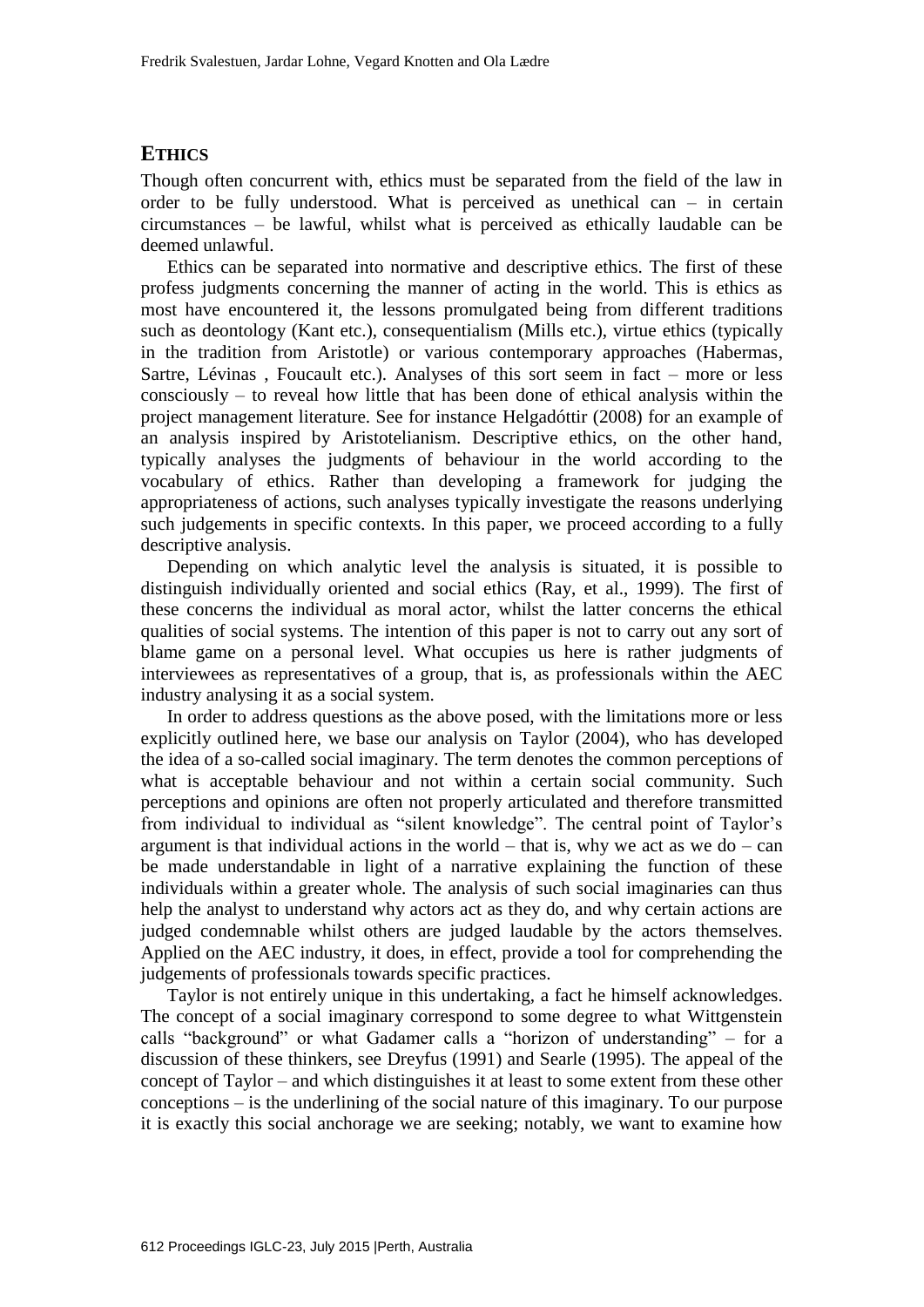certain practices occur and are judged within a social relationship such as that of the AEC industry.

According to the literature study carried out in the research process leading up to this paper, neither ethical frameworks nor juridical ordinances suffice for understanding the challenges the actors of the industry face. By nature, such frameworks or ordinances enter the scene post-conflict. In the following pages we intend to carry out a descriptive analysis of the design management and specific challenges posed in the design phase.

#### **DESIGN MANAGEMENT**

The design processes constitute a key linkage point between the expressed needs of the client and the actual realization of the construction project. Not surprisingly, this is a phase where priorities predictably clash, most notably where actors can be suspected to follow their own agendas rather than the general project objectives. Understanding the nature of the challenges involved in this phase constitute a necessary step in the progress towards the development of measures against unethical behaviour. In the following, we therefore outline some of the features found to be the most influential to the understanding of the design phase in contemporary literature, before summarizing the implications of these for the field of ethics in the design phase.

Eikeland (2000) tend to divide the building process into three sub-processes; brief process, design process and the production process. Riba (2013) divides the building process further down to seven phases; Preparation & Brief, Concept Design, Design Development, Technical Design, Construction, Handover and Close Out and In Use. Although these models are usually shown as a linear sequential stage models, Eikeland (2000) points out that the brief-, design- and construction process in practice function more in parallel and overlap than what can be expressed by such a sequential representation.

The building design process consists of pooled, sequential, reciprocal and intensive dependencies between tasks [\(Thompson, 1967;](#page-9-3) Bell and Kozlowski, 2002). A standard project management approach (e.g. Pinto, 2013; PMI, 2013) are suited to manage the pooled and sequential dependencies, whilst the reciprocal dependencies can be challenging to manage with such approaches. However, it is important that the design manager knows that the different interdependencies will vary throughout the design phase and sometimes the design phase consists of all four types. Consequently, making the design phase complex to manage as different tools and methods might not be capable of handling them all simultaneously. By identifying the different interdependencies, the manager can use the right tools to improve the design team performance (Knotten, et al., 2015) Further, trust is crucial for the performance of a design team (Mila and Aki, 2012), lack of trust between the participants will have a negative impact on communication and the productivity (Erdem, et al., 2003). According to Larson and LaFasto (1989), trust consist of four elements: honesty, transparency, consistency and respect. Trust is broken if one or more of these elements is absent. Consequently, just adding a method or a tool is not adequate, there needs to be a basis for trust between the participants. According to Martin and Songer 2004, cited in: Ghassemi and Becerik-Gerber (2011) traditional contractual models (contract models like Design/Build, Design/Bid/Build (Lædre, 2009)) encourage each project member to concern itself with its own interest rather than the interest of the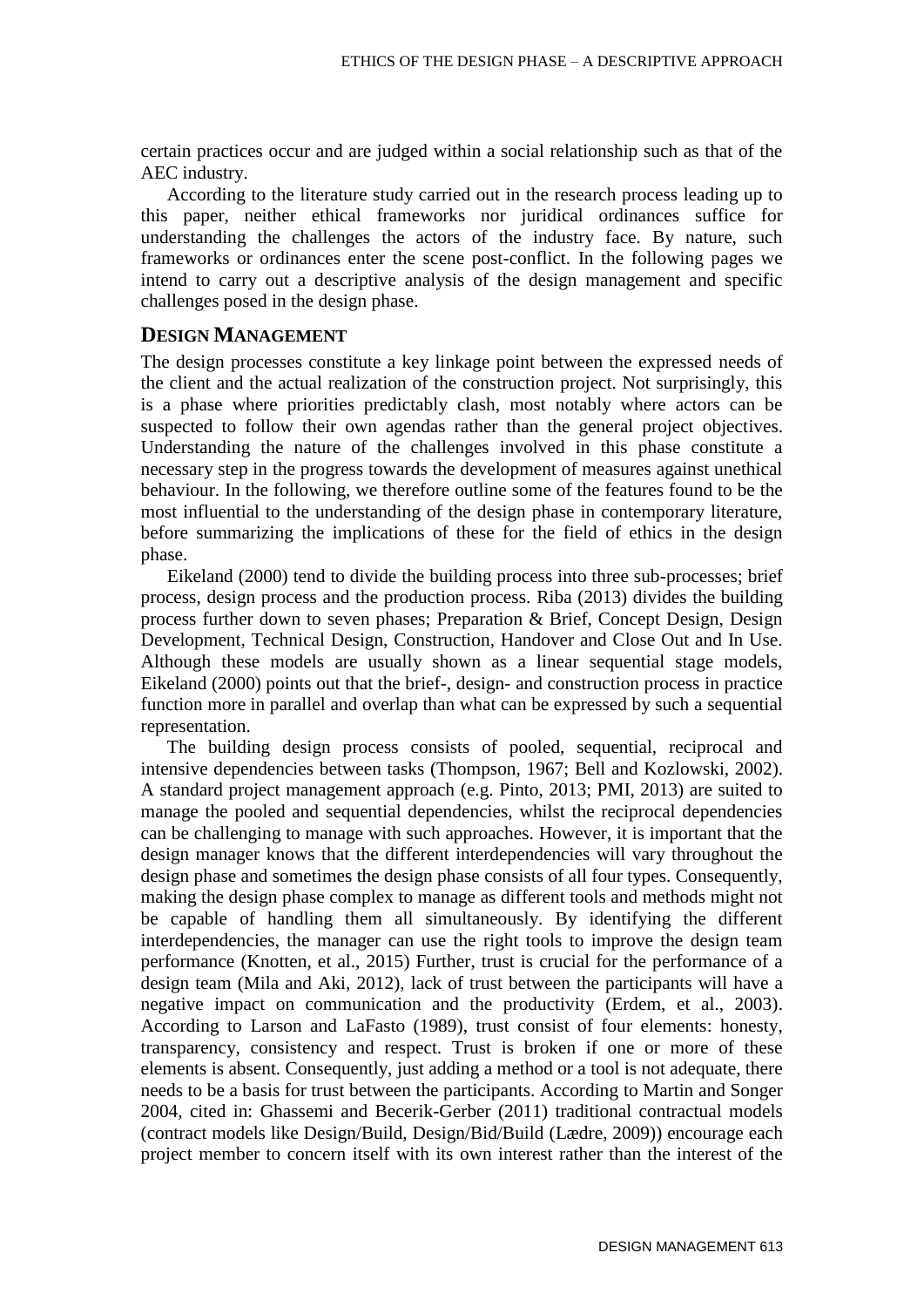project as a whole. The design team therefore needs a contract model that engages the four elements of trust to gain an open and transparent process with high degree of collaboration. According to AIA (2007) mutual respect and trust is the single most important principle of Integrated Project Delivery (IPD). However, according to [Smith and Rybkowski \(2012\),](#page-9-4) trust is currently rear on projects with traditional contracts and additional research is needed to determine if IPD and other relational contracts are capable of systemically supporting higher levels of trust. In sum: the design phase of a complex construction project is coordinated by mutual adjustment. For this to be efficient, you need direct communication and trust. This creates an environment for rapid design, but also possibilities of unethical behaviour.

## **RESULTS AND DISCUSSION**

Not surprisingly – in light of the theoretical framework presented above – several ethical challenges are found to arise in the design phase. A main characteristic of this phase consists in its being potential in nature, making an unethical decision usually not detectable before far later in the building process. According to the impression of the interviewees, the ramification of such unethical decisions usually ends up costing both parties more than it would have if they had acted ethically in the first place. At least it feels like it cost more, in cases where such behaviour end up in court and the parties end up fighting for scraps.

All of the interviewees acknowledge the ethical challenges in the design phase. As described in the methodology chapter, however, getting them to talk about it was to some extent challenging. Nonetheless, certain highly interesting points came out of the interviews. Contracts and tender documents were identified as main points of contagion, and, consequently, creating the room for unethical decisions in the design phase. With insufficiently developed tender documents not describing the interfaces between the work packages, different disciplines can speculate on that and be awarded the contract on a price that seems cheapest. The final price can be totally different from the initial price. We can summarise the main findings as follows:

- **Pricing the tender documents**: If the tender documents are poorly described or even wrong (not buildable), they give the different disciplines opportunity to speculate and price their work package cheaply in coherence with the tender documents knowing that the client will have to order more. During the design process they know a lot of variation orders will appear, and that they can price changes high. Inversely, the client can omit necessary specifications, or include imprecision in the tender documents, in order to transfer risk to the contractor concerning the choice of solutions actually chosen. "*Pricing of the tender documents is only done of what is described, and not of what should be included to deliver a complete offer*. *That is the way the industry is. Procurement competence at the client is a problem"* n.n Consultant.
- **Exploiting cost reimbursement contracts**: Each discipline is responsible for logging its own hours in the project, and this logging is to some extent difficult to control for the client's project manager. Interviewees have experienced that the disciplines exploit that it is hard to predict how long it takes to come up with a solution and to design it. Although none admitted that they did it themselves, they were sure someone did log more hours than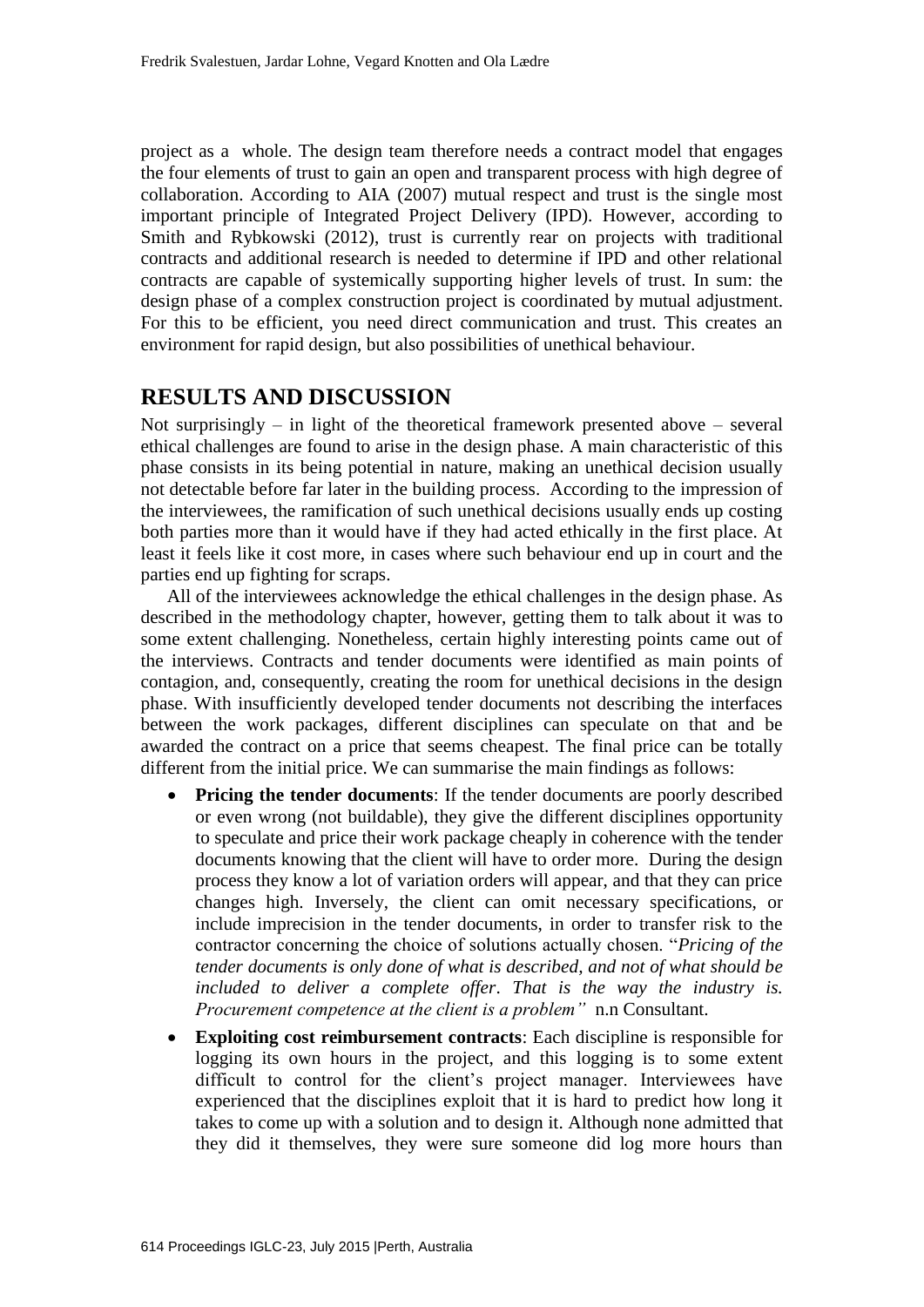actually spent on the project. "*Usually, a consultant firm has several projects at the same time and if one of them is larger than the others it can be easy for the consultant in the firm to allocate resources from the smaller ones to the largest one."* n.n Owners representative.

- **Shifting loyalty after transfer of contracts:** Designers can sign an initial contract with the client, which is transferred to a contractor later on. The designers shift from being contracted by the client to being contracted by a contractor. The client transfers their contract to the contractor. The interviewees perceive this as a problem for the designers, as the contractor will have considerable more focus on productivity than the client in the early phase. After the contractor has taken over the design contracts, the client still approach the designers directly with questions about design alternatives and technical solutions. However, even though the designers still feel obligated to answer the client since they had a former relationship, the contractor – which pays their bill – do not want to pay for this. The loyalty shifts from being with the client – who cares about the effectiveness – to being with the contractor – who cares about the productivity. The client tries to bypass the contractual frames of the contract to achieve something.
- **Sub optimising**: The decision process and the information needed to make a decision can be biased, so that the decision will gain the designer rather than increasing value for the total project. For instance, the structural engineer in a project can put severe constraints on the architect's room to manoeuvre when recommending the client to choose between cast in situ and precast concrete. Another example is when the designer knows about a better design solution, but deliberately ignores it because it involves extra work and the benefit comes to the other participants. According to the interviewees, this problem becomes larger the more specialist designers that are contracted in the project." "*I have experienced that consultants has withheld informations so they can use an easier solution. They do not want to explore the possibilities*." N.n Architect.

To these main points, several interesting stories concerning ethical challenges experienced in the design phase emerged. For instance, there was one case where the contractor in a design build contract discovered a questionable solution to fire safety. The contractor hired in a third party fire consultant and got him to look over it and come up with a safer solution. The contractor sent a variation order request to the client, who rejected it because of a higher price and a reference to the first fire consultant that had written a note about his solution being in line with fire safety regulations. The contractor was therefore posed with the following ethical question; should he just follow the contract, or should he upgrade the fire safety. This was a large shopping mall, so a fire can have large consequence. The contractor did not want to take this risk (even if he – according to their contract – can argue that he is not responsible) so he upgraded the system. Now, after the commissioning of the building, the client still does not want to pay the upgrade bill. The case ended up in court.

According to our comprehension of the problem field, a close reading of contracts and tender documents form a main structural reason that open room to act in what is perceived to be unethical practices. The lack of trust among team members –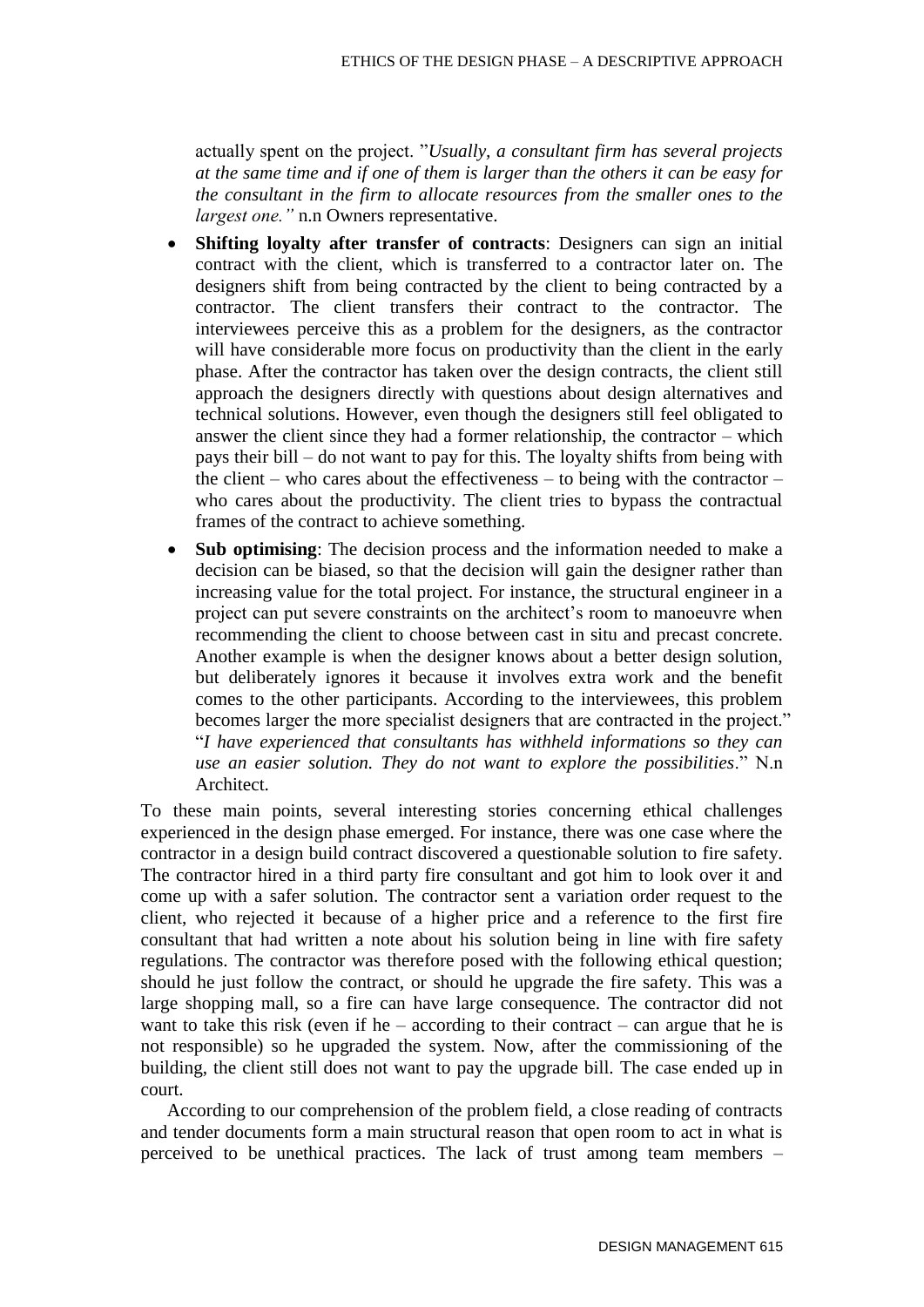especially concerning their loyalty to the project – does equally seem to play an important role. The theoretical framework has illustrated that the reciprocal and iterative design process is challenging to manage properly with traditional management tools. There is a need for a more collaborative management style with a high degree of trust between the participants. In complex projects the ethical challenges are easier to misuse the more participants there are in the design team. Consequently, the participants can hide behind a "false" trust, and this opens for ethical challenges.

Of a more general nature, the access to information in construction projects is typically askew. Such projects involve a high number of actors, creating interfaces between roles where influence over the decision making process is characterized by lack of transparency on the subject of loyalties. Specialists are in general found to drive costs upwards, as their superior knowledge in parts of the project lead to increased costs in these particular areas.

## **CONCLUSION**

From this preliminary study we have observed that what is characterised as unethical behavior arise among all the three main parties in the design phase i.e. client, contractor and designers (architects and consulting engineers). We have not in the analysis found sufficient evidence to conclude that certain forms of unethical behavior are particular to projects using lean principles. Rather, the principles seem generalizable to the design phase in the industry as a whole.

The main challenges encountered in the material consist in poorly described tender documents, biased logging of work hours, shifting and unclear loyalties among design team members, and sub-optimizing of work processes for own gain. Not surprisingly, the interviewees were reluctant to share such information with the initial analysts involved in the study leading up to this paper. Interestingly, the interviewees came up with several anecdotes revealing the true potential for unethical practices in the design phase, when enquired further.

A close reading of contracts and tender documents were revealed as a main structural reason that open room to act in what is perceived to be unethical practices. The lack of trust among team members – especially concerning their loyalty to the project – was equally identified as playing an important role.

As long as what is perceived unethical is not described, the field of design will be exposed to unethical behaviour. This paper constitutes one step to filling this knowledge gap. The limited number of interviews poses an obstacle to the generalisation of the results. More research therefore is needed to comply with this need. However, the findings seem to correspond to the limited research carried out internationally.

#### **REFERENCES**

AIA, 2007. Integrated Project Delivery: A Guide. Available through: The American Institute of Architects [<http://www.aia.org>](http://www.aia.org/).

Andersen, R.K., Eldring, L. and Roed Steen, J., 2014. *Privatmarkedet i byggenæringen – Usynlig arbeidsmarked i de tusen hjem*. Oslo: FAFO.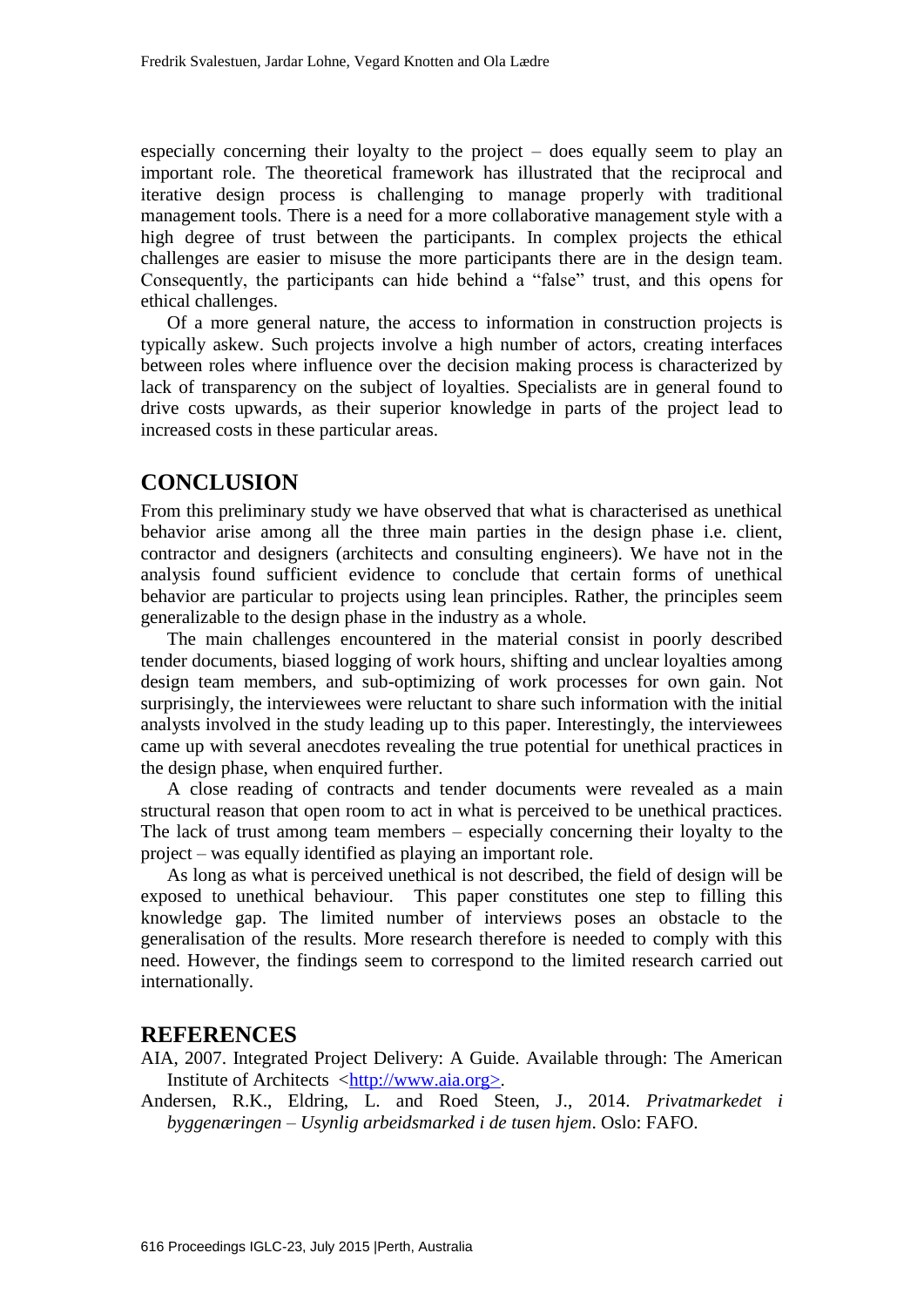- Aristotle, 2009. *The Nicomachean Ethics*. Revised ed. Oxford: Oxford World's Classics.
- Bell, B.S. and Kozlowski, S.W.J., 2002. A Typology of Virtual Teams: Implications for Effective Leadership. *Group & Organization Management*, 27(1), pp. 14-49.
- Bown, P., Akintoye, A., Pearl, R. and Edwards, P.J., 2007. Ethical behavior in the South African construction industry. *Construction Management and Economics*.
- Bröchner, J., 2009. Construction metaphors in Aristotle: knowledge, purpose, process. *Construction Management and Economics*.
- Christoffersen, S.A., 2010. Introduksjon. *In* K. W. Ruyter and T. Wyller eds. *Profesjonsetikk – Om etiske perspektiver i arbeidet med mennesker*. Oslo.
- Collier, C., 2005. Ethical Issues in Construction. *Construction Information Quarterly*.
- Corvellec, H. and Macheridis, N., 2010. The moral responsibility of project selectors. *International Journal of Project Management,* 28(3), pp. 212-219..
- Dreyfus, H.L., 1991. *Being-in-the-world: a commentary on Heidegger's Being and time, division I*. Cambridge, Mass.: MIT Press.
- Eikeland, P.T., 2000. *Byggeprogrammering og programmeringsprosessen: en forprosjektrapport*. Oslo: Instituttet.
- Erdem, F., Ozen, J. and Atsan, N., 2003. The relationship between trust and team performance. *Work Study*, 52(7) 3.
- Fellows, R., Liu, A. and Storey, C., 2004. Ethics in Construction Project Briefing. *Science and Engineering Ethics*.
- Flyvbjerg, B., 2006. Five misunderstandings about case-study research. *Qualitative inquiry*, 12(2), pp. 219-245.
- Foucault, M., 1976. *Histoire de la sexualité: la volonté de savoir.* Paris: Gallimard.
- Ghassemi, R. and Becerik-Gerber, B., 2011. Transitioning to integrated project delivery: Potential barriers and lessons learned. *Lean Construction Journal*, pp. 32-52.
- Gunduz, M. and Önder, O., 2012. Corruption and Internal Fraud in the Turkish Construction industry. *Science and Engineering Ethics*.
- Habermas, J., 1992. *Moral Consciousness and Communicative Action.* NewCambridge, Polity Press. ed. Cambridge: Polity Press. .
- Helgadóttir, H., 2008. The ethical dimension of project management. *International Journal of Project Management,* 26(7), pp. 743-748.
- Hill, S., Lorenz, D., Dent, P. and Lützkendorf, T., 2013. Professionalism and ethics in a changing economy. *Building Research and Information*.
- Knotten, V., Svalestuen, F., Hansen, G.K. and Lædre, O., 2015. Design Management in the Building Process - A Review of Current Literature. *Procedia Economics and Finance,* 21(0),pp. 120-127.
- Larson, C. and LaFasto, F.M.J., 1989. *Teamwork: What Must Go Right/What Can Go Wrong*: SAGE Publications, Inc.
- Lévinas, E., 2014. *Le temps et l'autre.* 11 ed. Paris: Collection Quadrige, PUF.
- Lædre, O., 2009. *Kontraktstrategi for bygg- og anleggsprosjekter*. Trondheim: Tapir akademisk forl.
- Mila, H. and Aki, S., 2012. Building Trust in High-Performing Teams. *Technology Innovation Management Review,* 2(6).
- Mill, J.S., 2002. *Utilitarianism*. 2 ed. Indianapolis/Cambridge: Hackett Publishing Company.